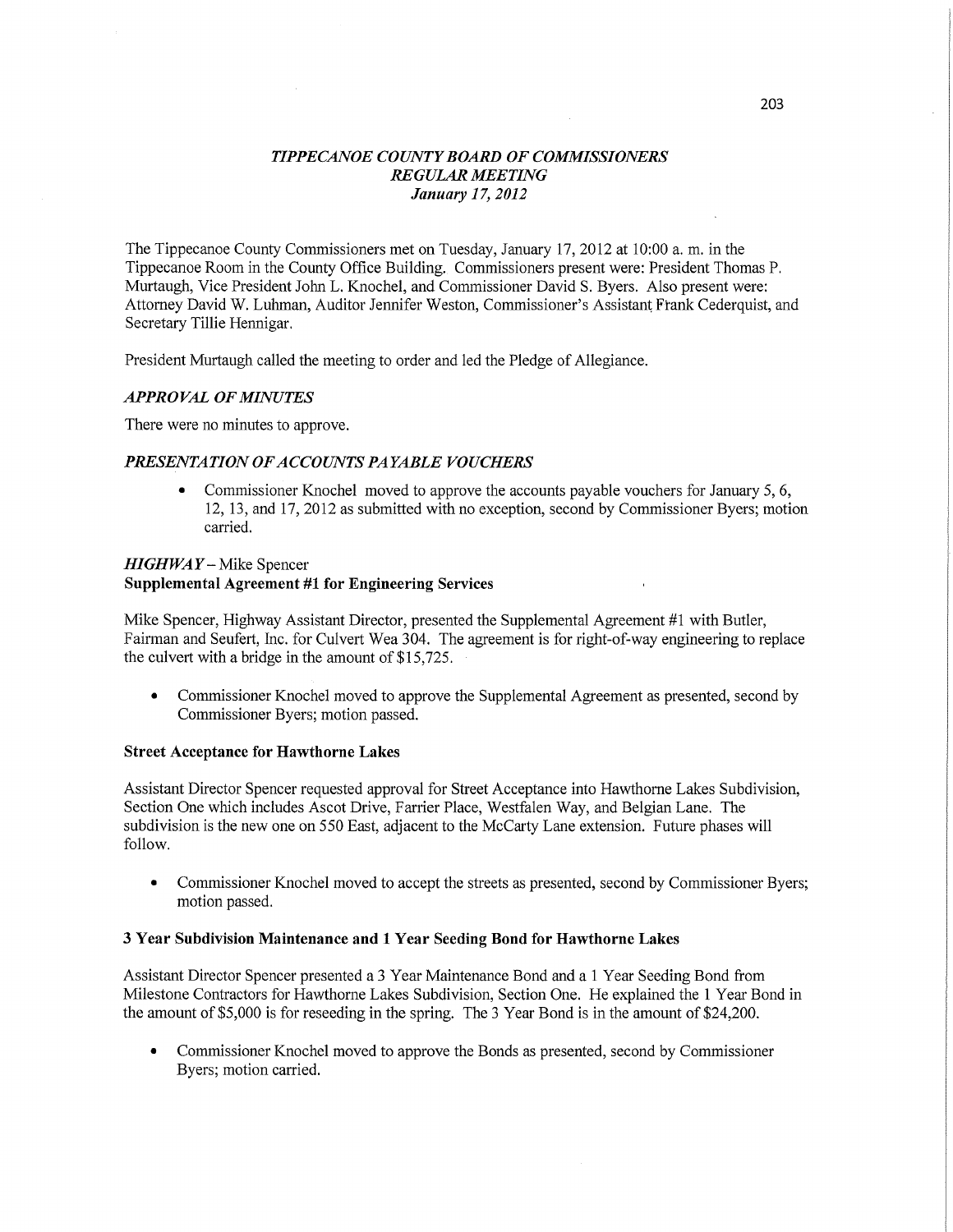### **Ordinance 2012-05-CM**

Mike Parks, Highway Technical Service Coordinator, said the Ordinance revises speed limits on County Road 300 North and County Road 400 East due to Hoosier **Heartland** roadway changes. The speed **limit**  changes are as follows:

1. The Tippecanoe County Code Chapter 72, Schedule I, **Traffic** Schedule regarding Speed Limits, be amended to delete the following and re-adopted as so amended:

| Road/Street  | Location                                                                 | <b>Speed</b><br>limit<br>(m,p,h) | Temp<br>speed<br>(m.p.h.) | Ord.       | Date          |
|--------------|--------------------------------------------------------------------------|----------------------------------|---------------------------|------------|---------------|
| CR 300 North | From 1,800 feet west of CR 500 East to<br>1,700 feet east of CR 500 East | 35                               | <b>NA</b>                 | 2004-25-CM | $7 - 19 - 04$ |
| CR 300 North | From CR 350 East to 1,800 feet west of<br>CR 500 East                    | 50                               | NA                        | 2004-25-CM | $7 - 19 - 04$ |
| CR 300 North | From SR 25 to CR 350 East                                                | 25                               | NA                        | 2004-25-CM | $7 - 19 - 04$ |
| CR 400 East  | From CR 200 North to CR 300 North                                        | 40                               | NA                        | 94-31-CM   | $8 - 15 - 94$ |

2. The Tippecanoe County Code Chapter 72, Schedule 1, **Traffic** Schedule regarding Speed **Limits,** be amended to **include** the following and re-adopted as so amended:

| Road/Street  | <b>Location</b>                                          | Speed.<br>limit<br>(m.p.h.) | Temp<br>speed<br>(m, p, h) | Ord.       | Date           |
|--------------|----------------------------------------------------------|-----------------------------|----------------------------|------------|----------------|
| CR 300 North | From 1,700 feet east of CR 500 East to<br><b>CR 400E</b> | 45                          | NA                         | 2012-05-CM | $2 - 6 - 2012$ |
| CR 400 East  | From CR200 North to Strawsma Drive                       | 40                          | NA                         | 2012-05-CM | 2-6-2012       |
| CR 400 East  | From Strawsma Drive to CR 300 North                      | 45                          | NA                         | 2012-05-CM | $2 - 6 - 2012$ |

**-** Commissioner Knochel moved to approve Ordinance 2012-05-CM Traffic **Schedule** regarding Speed **Limits** on first reading, second by Commissioner **Byers.** 

Auditor Jennifer Weston called the roll:

| <b>Byers</b> | Aye |
|--------------|-----|
| Knochel      | Aye |
| Murtaugh     | Aye |

Ordinance 2012—05-CM passed 3-0 on **first** reading.

#### *GRANTS*

Grant Facilitator Laurie Wilson requested permission to accept a grant. The Local Emergency Planning Council (LEPC) received an Interagency Memorandum of Understanding for the 2012 Hazardous Materials Emergency Preparedness Grant Program. The grant consists of \$33,259.04 for training with a \$8,314.76 local **match** and \$33,000.00 for planning of a Flow Commodity Study with an \$8,250.00 local match. The money is used by the LEPC for Lafayette and Purdue Firefighters HAZ MAT training and conferences.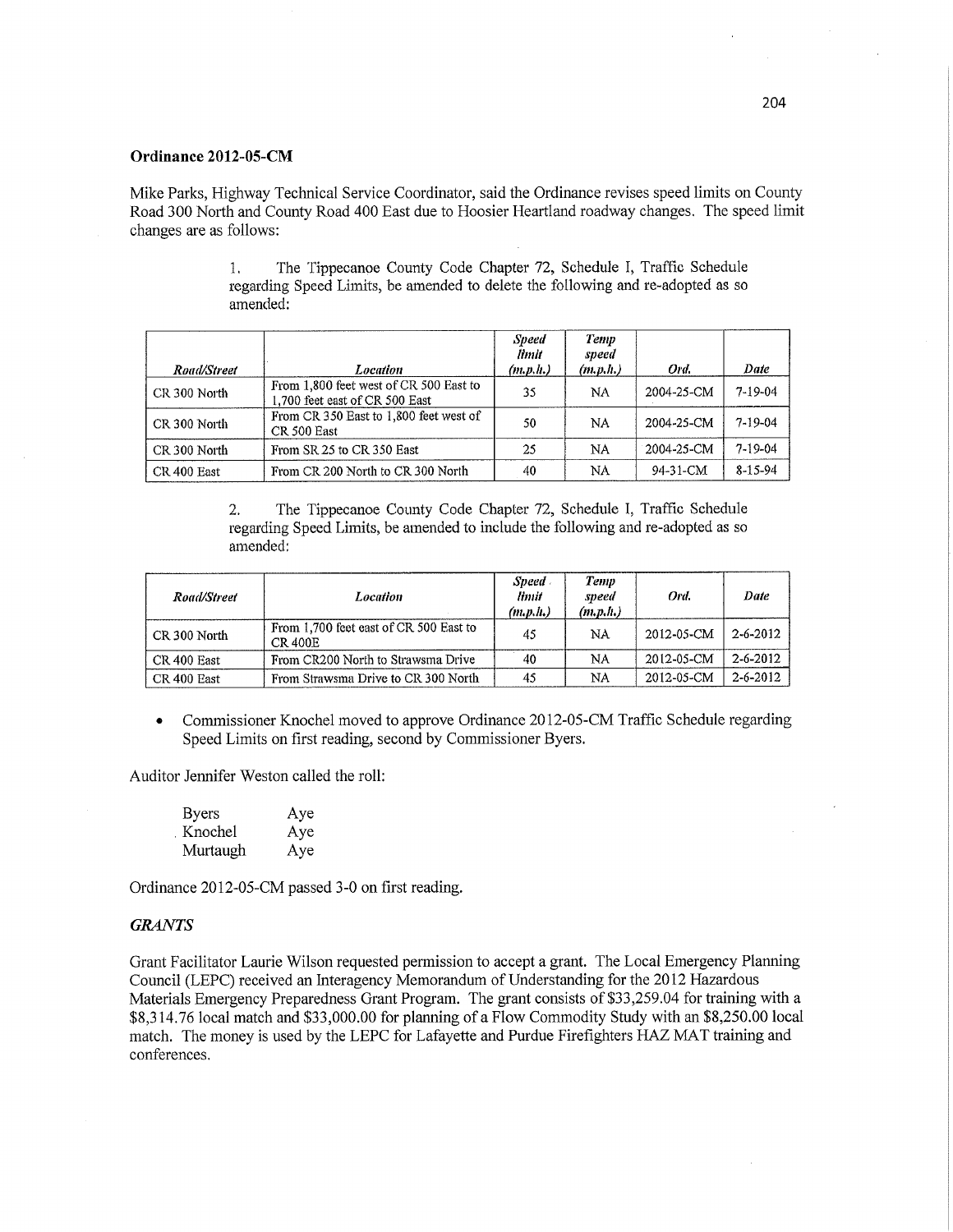Commissioner Knochel moved to accept the grant as presented, second by Commissioner Byers; motion carried.

Grant Facilitator Wilson requested permission to apply for a grant for Cary Home in the amount of \$11,042 from the Indiana Criminal Justice Institute. The grant will be used for **risk** and needs assessments, substance abuse screening, and accountability programs.

**0** Commissioner Knochel moved to approve applying for the grant as presented, second by Commissioner Byers; motion **carried.** '

Grant Facilitator Wilson requested permission to apply for a \$36,000 grant for Cary Home from the Indiana Criminal Justice Institute. The grant would be for a Truancy Case Management Program. The grant will pay for an individual to check on truancy and replaces the Saturday School program. It has been three years for the Saturday School and that grant has **ended.** 

**0** Commissioner Knochel moved to approve applying for the grant as presented, second by Commissioner Byers; motion carried.

# *AREA PLAN COMMISSION*

## **Subdivision Variance** — **8-4282** — Winding **Creek Subdivision**

Executive Director Sallie Fahey said this is the last section of Winding Creek Subdivision in the southwest corner. One of the street extensions is a cul-de-sac **which** exceeds the length permitted in the Ordinance. The maximum length in the Ordinance is 800 feet and the request is for 1700 feet. The actual length is less than the request, measuring 1583.08 feet. In the opinion of the Area Plan Commission staff, a long cul-de-sac best serves **this** part of the subdivision. The diameter of the cul-de-sac has also been increased to alleviate bus turn around concerns of Tippecanoe School Corporation. The Variance comes before the Commissioners because it is a variance from the subdivision **Ordinance,** not a **variance** from the zoning **ordinance.** The **ordinance** is worded for the Commissioners to make a recommendation (to **approve** or not approve) to the Plan Commission.

Attorney Dan Teder, representing Tippecanoe Development, requested approval of a variance of the Winding Creek Subdivision Section *6* cul-de-sac. The Subdivision will be a 52 lot subdivision. He agreed the length of the cul-de-sac is 1583 feet. The cul-de-sac radius has been increased from 40 **feet** to 50 feet which is acceptable to County Highway and the School Corporation.

• Commissioner Knochel moved to approve Subdivision Variance S-4282, second by Commissioner Byers; motion carried.

### *TREASURER —* Bob Plantenga JP **Morgan** Pay **Connexion Proposal**

Treasurer Plantenga presented a proposal from JP Morgan **Chase. This** proposal provides online bill payment, also referred to as Echeck. Previously, taxpayers could pay property taxes in person, by mail, or by credit card. Online bill payment provides added benefits to the taxpayer by eliminating the need to write a check or stand in line. It also allows them to pay on the due date, up to 11:59 p.m. The Treasurer's office would see several benefits such as less people in line, less incoming mail, and one file to download from the bank each day identifying the parcels and amount paid. As a bonus, the proposal is **2.5%** compared to our current rate of 2.9%. There is a \$1.00 user fee for up to ten parcels. Commissioner Byers said it is **a** move in the **right** direction as it is now an electronic world.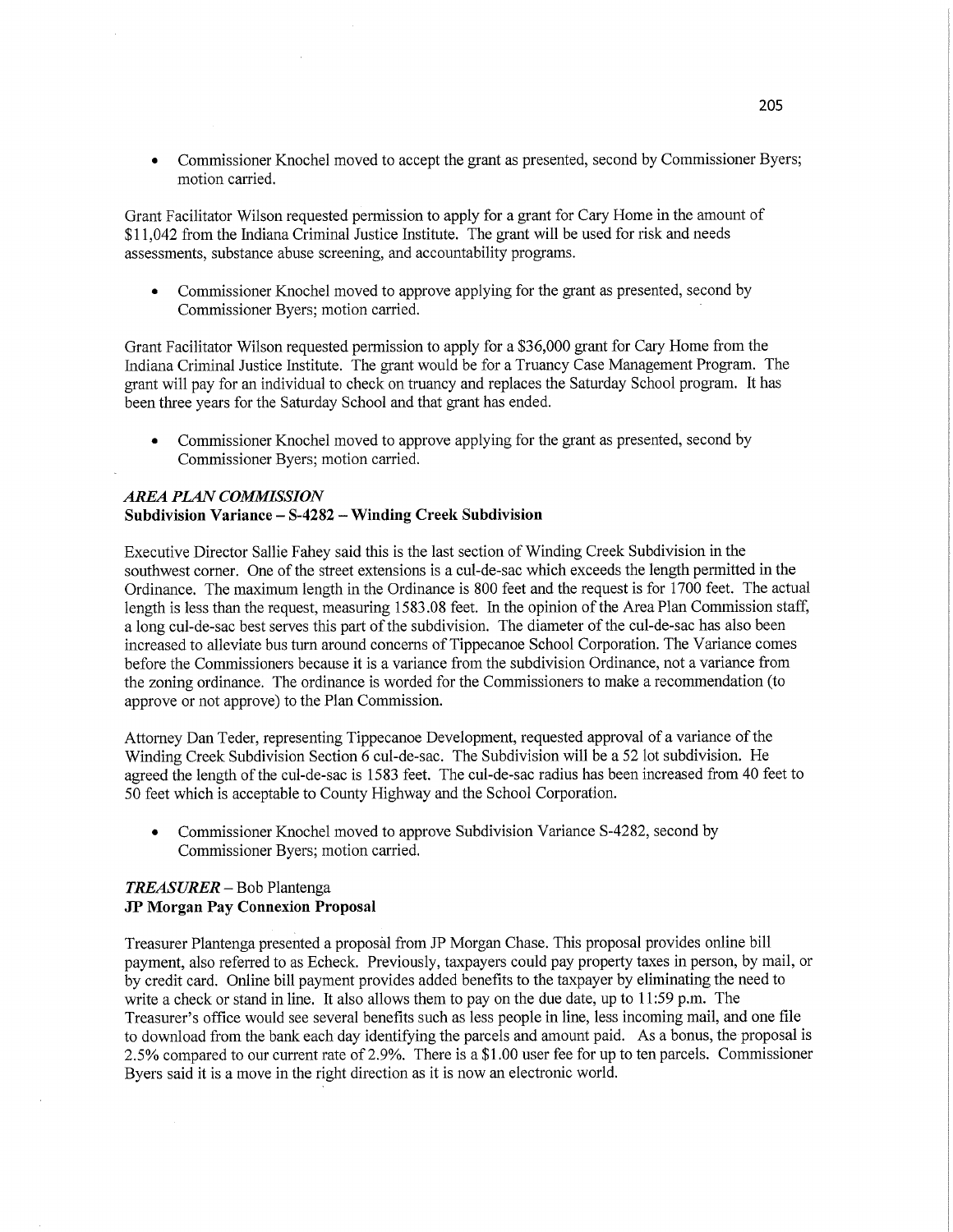**0** Commissioner Knochel moved to approve proceeding with the Proposal as presented, having President Murtaugh sign necessary documents, second by Commissioner Byers providing Attorney Luhman review all documents; motion carried.

# *COURT* SER *WCES* **—** Cynthia Houseman **Professional Services Agreement** for **Indiana** Substance Use Intervention **Program** Classes

Executive Director Cynthia Houseman presented a Service Agreement drafted by Attomey Luhman's office for Lesley Turner to instruct the Substance Use Intervention Program. The program is offered once a month on Saturdays.

• Commissioner Knochel moved to approve the Agreement as presented, second by Commissioner Byers; motion carried.

### *VETERAN* SER *VICES* **—** Randy Fairchild **Professional Transportation Services Agreement**

Director Randy Fairchild presented a contract for Donald Claxton, a new driver of the Tippecanoe County Veteran Services Department van. 2009 was the last year a driver was hired and he asked for clarification from Attorney Luhman regarding the contract liability of \$500,000. Attorney Luhman confirmed the contract with \$500,000 as adequate. President Murtaugh requested a copy of the Mr. Claxton's insurance be provided to Frank Cederquist.

**0** Commissioner Knochel moved to approve the Professional Transportation Services Agreement, second by Commissioner Byers; motion carried.

## *APPOINTMENTS*

- **0** Commissioner Knochel moved to approve the appointment of Cheryl Butcher and Ellie Mlynarik to the Property Tax Assessment Board of Appeals, second by Commissioner Byers; motion carried.
- **0** Commissioner Knochel moved to approve the appointment of Nola Gentry to the Economic Development Commission, second by Commissioner Byers; motion carried.
- **0** Commissioner Knochel moved to approve the appointment of Frank Cederquist to the Common Construction Wage Board for projects with Lafayette School Corporation, second by Commissioner Byers; motion carried.
- **0** Commissioner Knochel moved to approve the appointment of Zach Beasley as team member and Dale Snipes as an alternate to Phase II Stormwater (TCPWQ) MS4, second by Commissioner Byers; motion carried.
- **0** Commissioner Knochel moved to approve the appointment of Jeff Houston as Director of EMS TEAS/FSEH, second by Commissioner Byers; motion carried.

### *RESOL UTION 2012-06-CM*

**Assigning** an **Area** within the **County** to the **Redevelopment Commission** of the **City** of **Lafayette — Metro Fiber Project**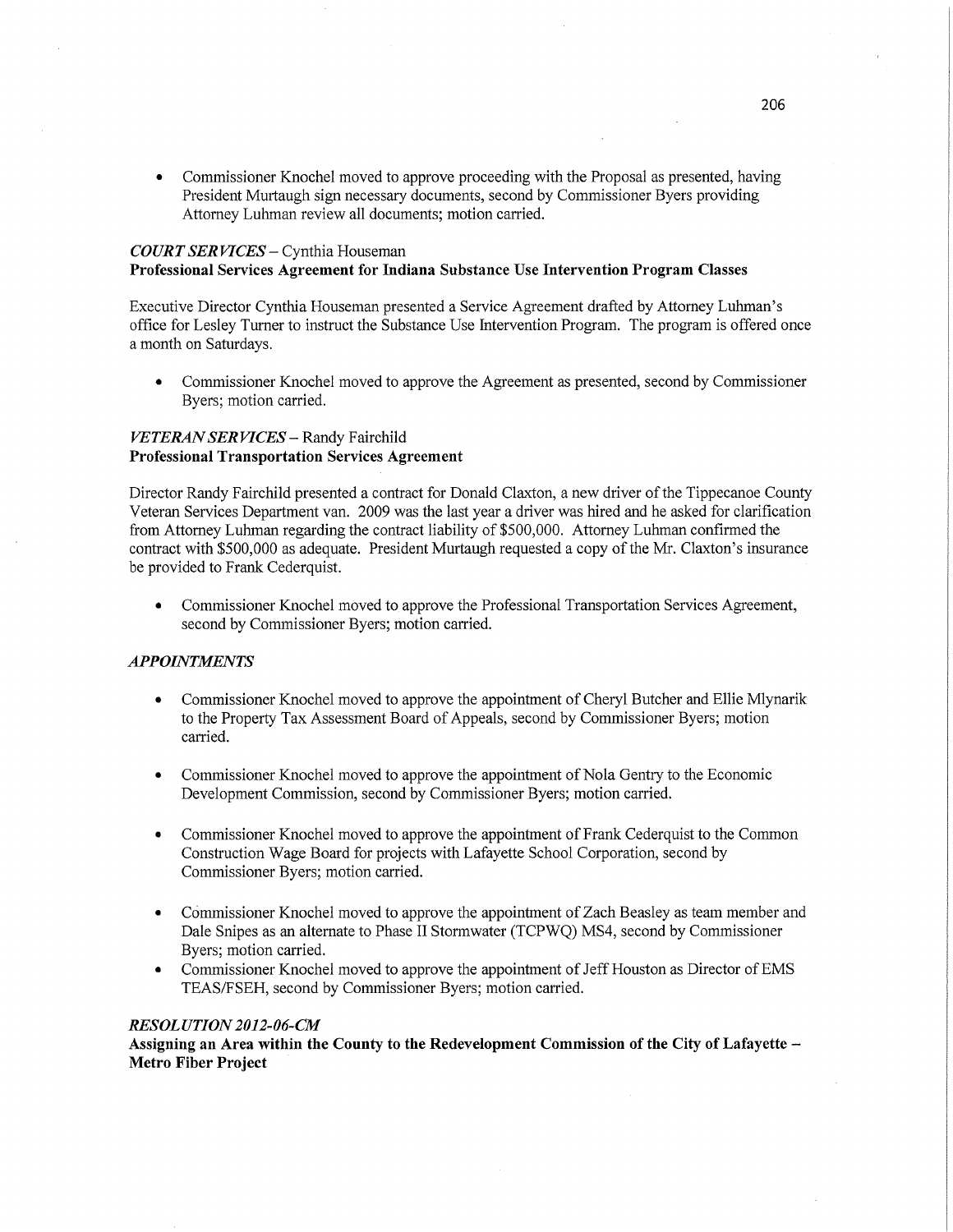Attorney Dave Luhman said this is a Resolution to assign a portion of the County TIF increment to the City of Lafayette to assist with the Cinergy Metronet project. A presentation about the project was given in December. The project involves installation of fiber to the home in the city of Lafayette and some portion of Tippecanoe County. A portion of the financing requested would be from tax increment as <sup>a</sup> result of the capital investment in the lines, poles, and electronic equipment. The operative parts of the resolution reads as follows:

- 1. The Board hereby (a) finds that the completion of the Project is **a** joint undertaking between the contiguous areas of the County and the City and is an economic development project that benefits each of the County and the City and (b) approves the Project.
- 2. Pursuant to Indiana Code 36-7-25-4, the Board hereby assigns the County Allocation Area and the incremental assessed valuation thereof that generates incremental taxes (otherwise known as TIF revenues) to the City's Redevelopment Commission for the purpose of the creation of part of the Metronet Project Allocation Area.
- 3. The Board is hereby authorized and directed, in the name and on behalf of the County, to execute any and all other agreements, documents and instruments, perform any and all acts, approve any and all matters, and do any and all other things deemed to be necessary or desirable in order to carry out and comply with the intent, conditions and purposes of this resolution (including the preambles hereto), and any such execution, performance, approval or doing of other things heretofore effected is hereby ratified and approved.
- 4. This resolution shall take effect immediately upon adoption.

Adopted the  $17<sup>th</sup>$  day of January, 2011

Steve Biggerstaff, Cinergy Metronet (CM) representative, thanked the Commissioners for having CM at the meeting. This morning, he and attorney Richard Starke met with the West Lafayette Redevelopment Commission where a motion was passed recommending the West Lafayette City Council move forward with the project. Both Lafayette and West Lafayette City Council will meet on February 6. Another presentation will be made to the Lafayette City Council to issue the Declaratory Resolution to move forward. Mr. Biggerstaff said there have been many meetings with and visits from the Greater Lafayette Telecommunications Oversight Committee (TOC). In summary, Mr. Biggerstaff said it is a grea<sup>t</sup> economic development opportunity for the community and a great project for CM.

Attorney Luhman clarified a question from President Murtaugh. The project is allocated to the Lafayette Redevelopment Commission (LRC). The LRC will make the decision about proceeding and negotiate necessary agreements for **financing.** If they do proceed, the use of the County allocation will increase the amount of the financing to be offered.

Commissioner Byers inquired about the time frame. Mr. Biggerstaff said once the Resolution from the LRC is received, the study will begin which will take several months. CM is currently wrapping up in Lebanon. Following completion, the plan is to start in Lafayette with a realistic date of late 2012, early 2013.

• Commissioner Murtaugh moved to approve Resolution 2012-06-CM, second by Commissioner Byers; motion carried.

### *UNFINISHED/NEW BUSINESS –* none